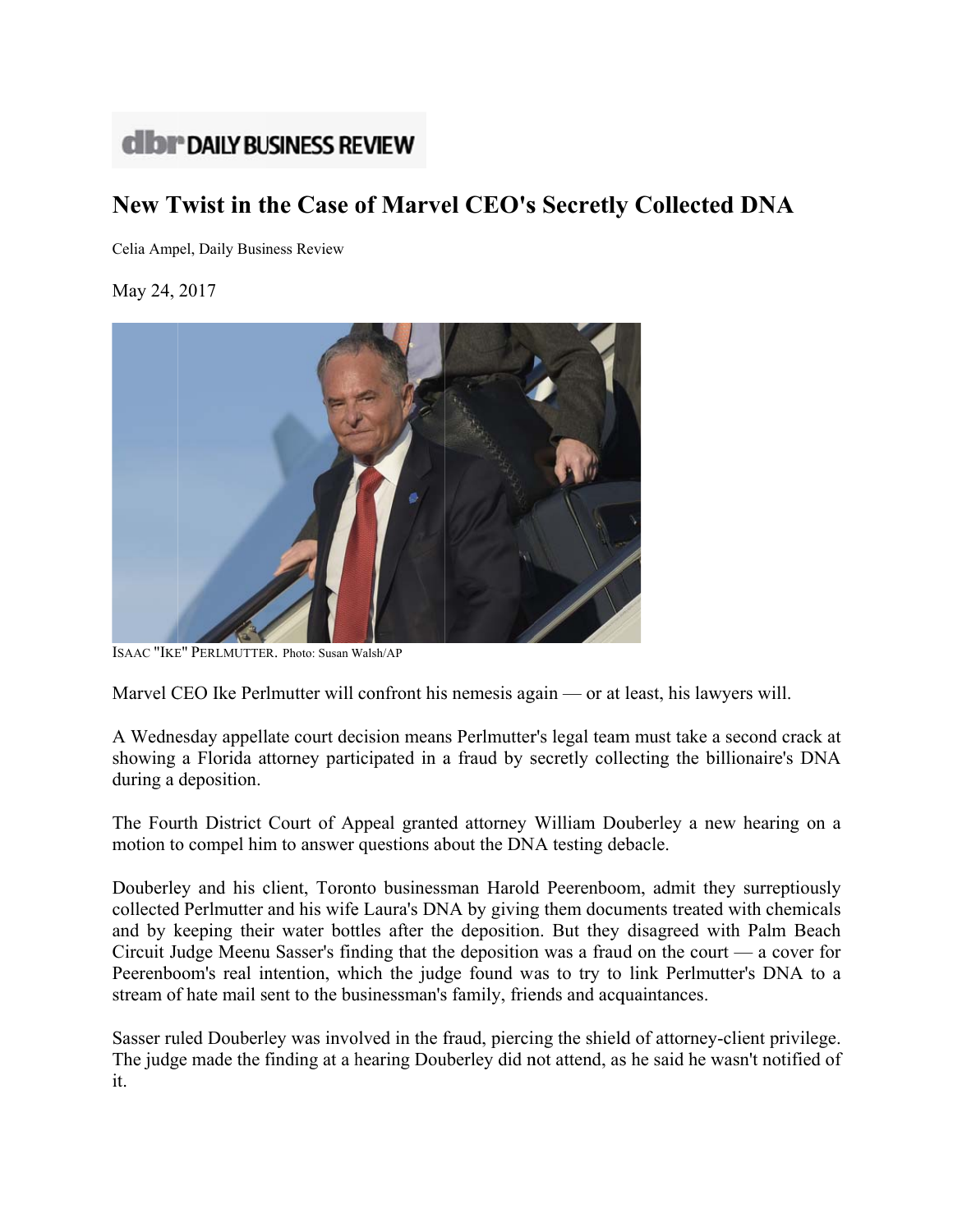"The attorney was denied due process when the court found that his conduct was fraudulent without offering him an opportunity to be heard," Fourth DCA Judge Melanie May wrote, with Judges Carole Taylor and Jonathan Gerber concurring.

On those grounds alone, the Fourth DCA granted a new hearing but did not take a stance on whether scheduling the deposition was a fraud on the court.

"The hearing is on a very narrow issue," said the Perlmutters' appellate attorney, Joel Perwin of Miami. "That concerns the trial court's comments concerning Mr. Douberley's involvement with the scheme to secretly take DNA evidence at a deposition, not the question of whether what happened is privileged. The court has already ruled in the earlier petition brought by Mr. Peerenboom that there is no privilege, that all discovery can go forward."

Douberley also contends he did not break the Florida law requiring anyone analyzing DNA to notify the person tested, as he was merely collecting the DNA and not testing it.

"The driver of the getaway car in a bank robbery says the same thing," said Roy Black, who also represents the Perlmutters. "He's part of the conspiracy to get this done. If I hire a hitman to kill my wife, does that mean I'm not guilty of it because I didn't shoot the gun?"

Peerenboom was the one who sent the DNA off to a laboratory, Black said, but Douberley knew he was collecting it so it could be tested. Douberley and his attorney Daniel Bachi of Sellars, Marion & Bachi in West Palm Beach did not respond to requests for comment.

Black, the legendary Miami criminal defense attorney from Black Srebnick Kornspan & Stumpf, said he has rarely found himself so fascinated by a civil case.

"As far as I know, it is the first case in the United States of theft of DNA," he said.

DNA theft is a legal gray area, and fewer than 12 states have laws that could create a civil cause of action encompassing it, Arnstein & Lehr attorneys Franklin Zemel and Ariel Deray wrote in a contributed Daily Business Review piece about the Peerenboom case.

"While the lack of remedy for DNA theft is apparent, the appropriate legislative solution is not as clear," the lawyers wrote. "Because DNA is ubiquitous and is constantly being collected, most often for no improper purpose, e.g. by your server when he or she collects your wine glass from the table or by janitorial staff cleaning your office, legislators face a difficult task in drafting a statute that is narrowly tailored and not overbroad."

The question is just one of many interesting aspects of the Peerenboom vs. Perlmutter saga, which The Globe and Mail reports began when the two disagreed about who should run the tennis center they use in the elite Sloan's Curve community near Palm Beach. Peerenboom's neighbors started receiving "hundreds of anonymous hate letters falsely accusing him of loathsome crimes, including murder and sexual assault against a minor," Peerenboom, the owner of the international consulting firm Mandrake, alleged in a defamation complaint against Perlmutter.